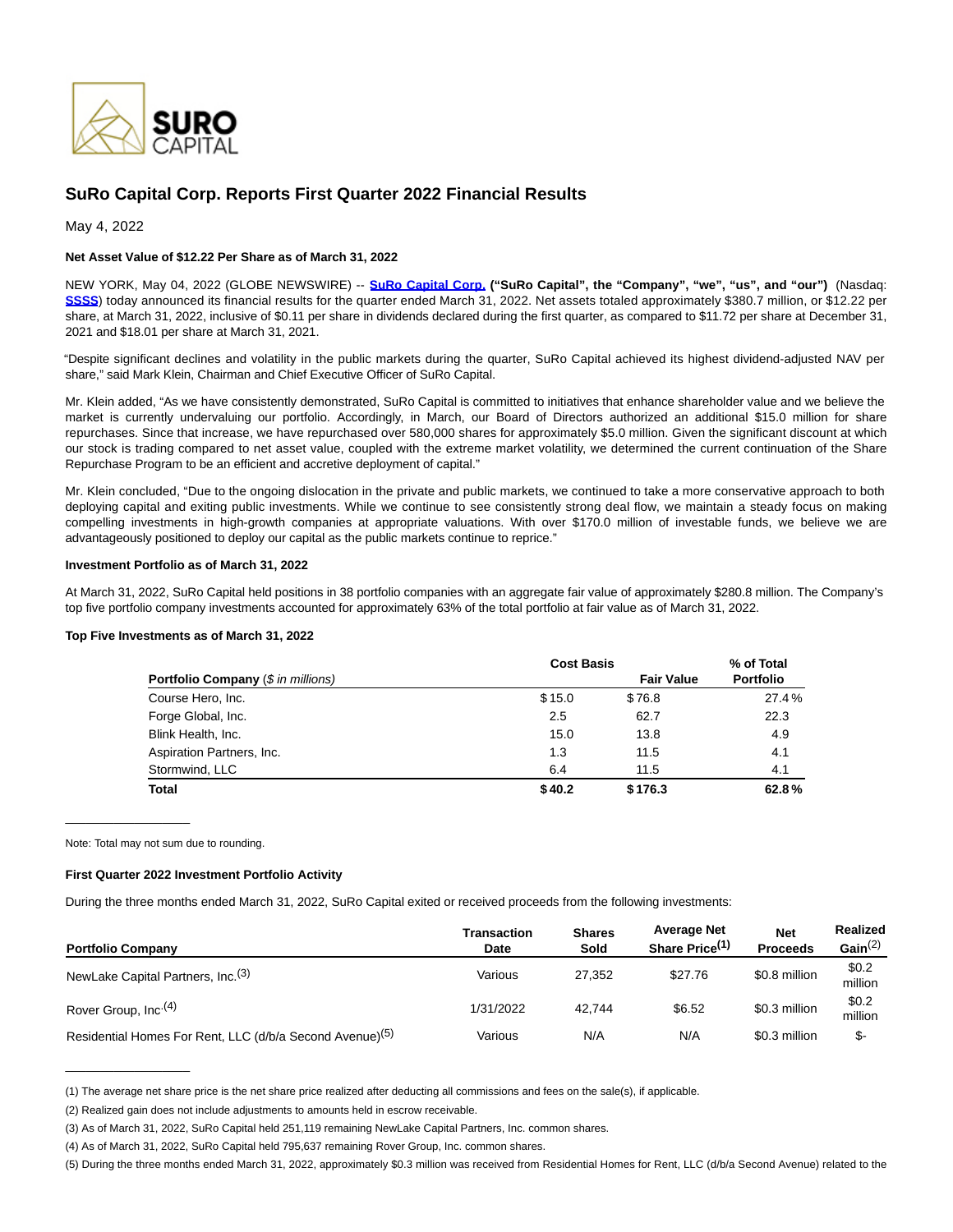15% term loan due December 23, 2023. Of the proceeds received, approximately \$0.2 million repaid a portion of the outstanding principal and the remaining was attributed to interest.

Subsequent to quarter-end through May 4, 2022, SuRo Capital funded the following follow-on investment:

| <b>Portfolio Company</b> | Investment       | Transaction Date | Amount        |
|--------------------------|------------------|------------------|---------------|
| Shogun Enterprises, Inc. | Convertible Note | 5/2/2022         | \$0.5 million |

Subsequent to quarter-end through May 4, 2022, SuRo Capital exited or received proceeds from the following investments:

| <b>Portfolio Company</b>                                       | Transaction<br>Date | <b>Shares</b><br>Sold | <b>Average Net</b><br>Share Price <sup>(1)</sup> | <b>Net</b><br><b>Proceeds</b> | Realized<br>Gain |
|----------------------------------------------------------------|---------------------|-----------------------|--------------------------------------------------|-------------------------------|------------------|
| Rover Group, Inc. <sup>(2)</sup>                               | Various             | 179.977               | \$6.13                                           | \$1.1 million                 | \$0.6 million    |
| Residential Homes For Rent, LLC (d/b/a Second<br>Avenue) $(3)$ | 4/22/2022           | N/A                   | N/A                                              | \$0.1 million                 | \$-              |

(1) The average net share price is the net share price realized after deducting all commissions and fees on the sale(s), if applicable.

(2) As of May 4, 2022, SuRo Capital held 615,660 remaining Rover Group, Inc. common shares.

(3) Subsequent to March 31, 2022, \$0.1 million was received from Residential Homes for Rent, LLC (d/b/a Second Avenue) related to the 15% term loan due December

23, 2023. Of the proceeds received, \$0.1 million repaid a portion of the outstanding principal and the remaining proceeds were attributed to interest.

# **First Quarter 2022 Financial Results**

 $\overline{\phantom{a}}$  , which is a set of the set of the set of the set of the set of the set of the set of the set of the set of the set of the set of the set of the set of the set of the set of the set of the set of the set of th

|                                                                               | <b>Quarter Ended</b><br>March 31, 2022 |            | <b>Quarter Ended</b><br>March 31, 2021 |                    |                          |
|-------------------------------------------------------------------------------|----------------------------------------|------------|----------------------------------------|--------------------|--------------------------|
|                                                                               | \$ in millions                         |            | per share <sup>(1)</sup>               | \$ in millions     | per share <sup>(1)</sup> |
| Net investment loss                                                           | \$                                     | $(4.2)$ \$ | $(0.14)$ \$                            | $(2.8)$ \$         | (0.14)                   |
| Net realized gain on investments                                              |                                        | 3.1        | 0.10                                   | 112.2              | 5.47                     |
| Net change in unrealized appreciation/(depreciation) of<br>investments        |                                        | 21.6       | 0.69                                   | (1.3)              | (0.06)                   |
| Net change in net assets resulting from operations – basic $(2)$              | \$                                     | $20.5$ \$  | 0.66 <sub>5</sub>                      | 108.0 \$           | 5.27                     |
| Dividends declared                                                            |                                        | (3.4)      | (0.11)                                 | (11.0)             | (0.50)                   |
| Issuance of common stock from public offering                                 |                                        | 0.2        | 0.01                                   |                    |                          |
| Issuance of common stock from conversion of 4.75% Convertible<br><b>Notes</b> |                                        |            |                                        |                    |                          |
| due 2023                                                                      |                                        |            |                                        | 37.3               | (1.91)                   |
| Repurchase of common stock                                                    |                                        | (1.4)      | (0.06)                                 |                    |                          |
| Stock-based compensation                                                      |                                        | (0.0)      | 0.01                                   | 0.1                | 0.01                     |
| Increase/(decrease) in net asset value $(2)$                                  | \$                                     | 15.9 \$    | 0.50~\$                                | $134.4 \text{ } $$ | 2.87                     |

(1) Based on weighted-average number of shares outstanding for the relevant period.

(2) Totals may not sum due to rounding.

 $\frac{1}{2}$  ,  $\frac{1}{2}$  ,  $\frac{1}{2}$  ,  $\frac{1}{2}$  ,  $\frac{1}{2}$  ,  $\frac{1}{2}$  ,  $\frac{1}{2}$  ,  $\frac{1}{2}$  ,  $\frac{1}{2}$  ,  $\frac{1}{2}$  ,  $\frac{1}{2}$  ,  $\frac{1}{2}$  ,  $\frac{1}{2}$  ,  $\frac{1}{2}$  ,  $\frac{1}{2}$  ,  $\frac{1}{2}$  ,  $\frac{1}{2}$  ,  $\frac{1}{2}$  ,  $\frac{1$ 

Weighted-average common basic shares outstanding were approximately 31.2 million and 20.5 million for the quarters ended March 31, 2022 and 2021, respectively. As of March 31, 2022, there were 31,164,443 shares of the Company's common stock outstanding.

SuRo Capital's liquid assets were approximately \$189.6 million as of March 31, 2022, consisting of cash and securities of publicly traded portfolio companies not subject to lock-up restrictions at quarter end.

#### **2022 Dividend Declarations**

On March 8, 2022, SuRo Capital's Board of Directors declared a dividend of \$0.11 per share, paid in cash on April 15, 2022, to the Company's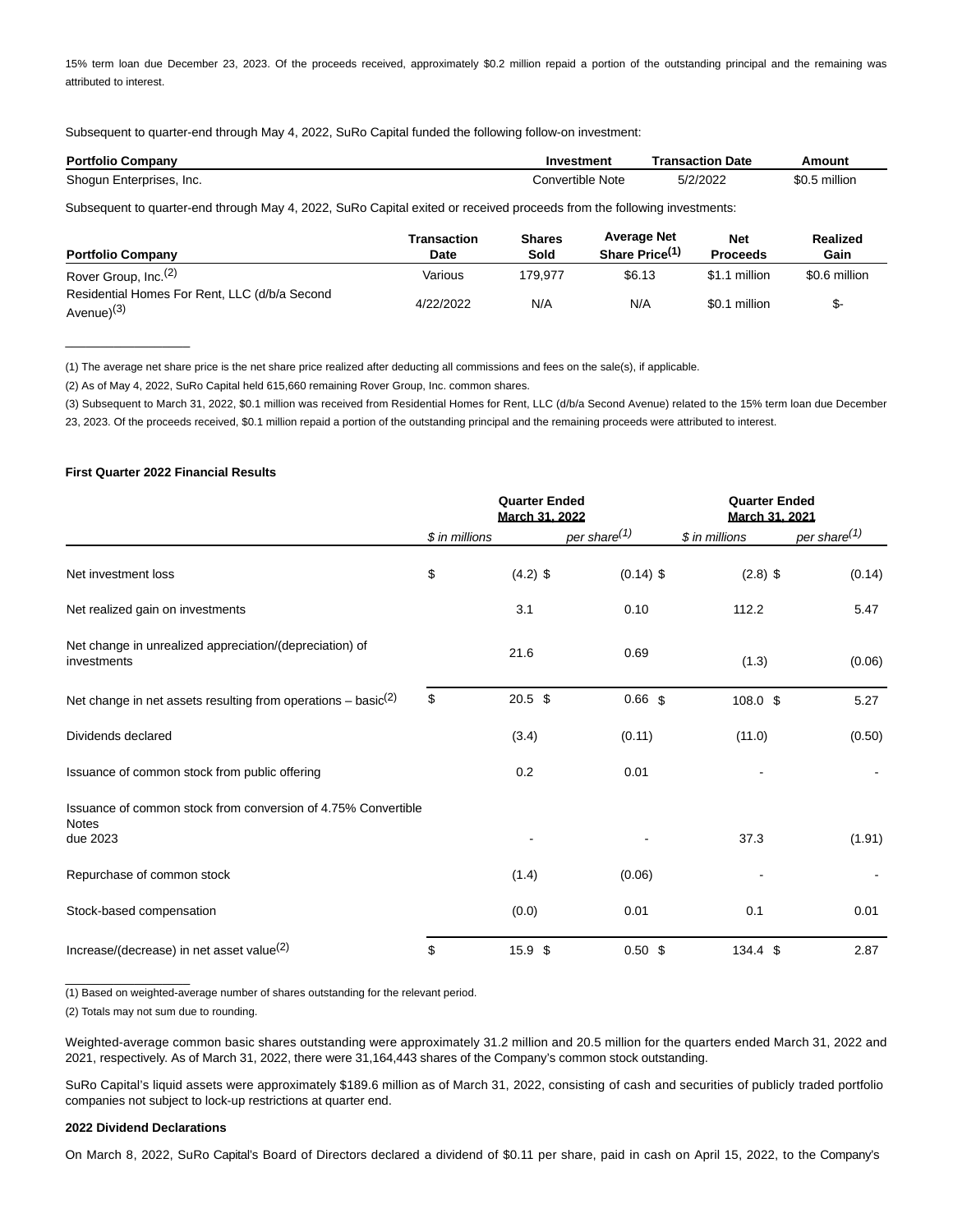common stockholders of record as of the close of business on March 25, 2022.

#### **Share Repurchase Program**

Since inception of the Share Repurchase Program in August 2017, SuRo Capital has repurchased over 5.4 million shares of its common stock for an aggregate purchase price of approximately \$35.3 million.

On March 13, 2022, the Company's Board of Directors authorized a \$15 million expansion of the Share Repurchase Program to \$55.0 million. Through March 31, 2022, under the Share Repurchase Program, the Company repurchased 153,517 shares of its common stock for approximately \$1.4 million. Subsequent to quarter end, the Company repurchased 431,134 shares of its common stock for approximately \$3.7 million. The dollar value of shares that may yet be purchased by the Company under the Share Repurchase Program is approximately \$19.6 million. The Share Repurchase Program is authorized through October 31, 2022.

Under the Share Repurchase Program, the Company may repurchase its outstanding common stock in the open market provided it complies with the prohibitions under its insider trading policies and procedures and the applicable provisions of the Investment Company Act of 1940, as amended, and the Securities Exchange Act of 1934, as amended.

## **Conference Call and Webcast**

Management will hold a conference call and webcast for investors at 2:00 p.m. PT (5:00 p.m. ET). The conference call access number for U.S. participants is 323-701-0160, and the conference call access number for participants outside the U.S. is 800-289-0720. The conference ID number for both access numbers is 5586089. Additionally, interested parties can listen to a live webcast of the call from the "Investor Relations" section of SuRo Capital's website at [www.surocap.com.](https://www.globenewswire.com/Tracker?data=EQzaUe_Z6TxuMSFAwL27k-hEFX0rXZv-JmbJSIpM28cZPPRDG_mYX5UfGBBlm6QYSh2NQcX_z8Kf6g2oj7O0bKJdLtfrSELY8eirapYxcpM=) An archived replay of the webcast will also be available for 12 months following the live presentation.

A replay of the conference call may be accessed until 5:00 p.m. PT (8:00 p.m. ET) on May 11, 2022 by dialing 888-203-1112 (U.S.) or +1 719-457-0820 (International) and using conference ID number 5586089.

#### **Forward-Looking Statements**

Statements included herein, including statements regarding SuRo Capital's beliefs, expectations, intentions, or strategies for the future, may constitute "forward-looking statements". SuRo Capital cautions you that forward-looking statements are not guarantees of future performance and that actual results or developments may differ materially from those projected or implied in these statements. All forward-looking statements involve a number of risks and uncertainties, including the impact of the COVID-19 pandemic and any market volatility that may be detrimental to our business, our portfolio companies, our industry, and the global economy, that could cause actual results to differ materially from the plans, intentions, and expectations reflected in or suggested by the forward-looking statements. Risk factors, cautionary statements, and other conditions which could cause SuRo Capital's actual results to differ from management's current expectations are contained in SuRo Capital's filings with the Securities and Exchange Commission. SuRo Capital undertakes no obligation to update any forward-looking statement to reflect events or circumstances that may arise after the date of this press release.

#### **About SuRo Capital Corp.**

SuRo Capital Corp. (Nasdaq[: SSSS\)](https://www.globenewswire.com/Tracker?data=T0WsCForskirV7NC4fF4ujzF9GYtKOGFNWdxxQFaxKoT0xxBwioMgHDumeafWRoCIfPVQ-Q4E96VrUabjWqs9DNCu-xByOIvMVBluoqOgho=) is a publicly traded investment fund that seeks to invest in high-growth, venture-backed private companies. The fund seeks to create a portfolio of high-growth emerging private companies via a repeatable and disciplined investment approach, as well as to provide investors with access to such companies through its publicly traded common stock. SuRo Capital is headquartered in New York, NY and has offices in San Francisco, CA. Connect with the company on Twitter, LinkedIn, and at [www.surocap.com.](https://www.globenewswire.com/Tracker?data=EQzaUe_Z6TxuMSFAwL27kyiJGSgBb3Rco3aKUnX2PPQ21aRCmFCbv8OR4CiPAmzUPJXIkSeIGuYsb-oqXgJ45A==)

### **Contact**

SuRo Capital Corp. (212) 931-6331 [IR@surocap.com](https://www.globenewswire.com/Tracker?data=WzIzRSi97is6e_Ia8KF3CfXNlvFhY3skcVeqiDtux26xVZqk6P5oNrShR3FB9Aab70ycLRUqRVqB97kzaSZ4NQ==)

#### **Media Contact**

Bill Douglass Gotham Communications, LLC [Communications@surocap.com](https://www.globenewswire.com/Tracker?data=-5A1H-k5NQISuUFLgj8HGwRE5vj13WyQiQvazCF1A_NyLFRDbyMhbCjETIrL0Km6Qh7G6KAfeohKXd_U_HEpNmu08aq3PFGFTNiKBg8GSzJI6lLDPiGawE6OGLjXNi60)

|                                                                                                  |    |             |   | December 31, 2021 |  |
|--------------------------------------------------------------------------------------------------|----|-------------|---|-------------------|--|
| <b>ASSETS</b>                                                                                    |    |             |   |                   |  |
| Investments at fair value:                                                                       |    |             |   |                   |  |
| Non-controlled/non-affiliate investments (cost of \$145,417,242 and \$146,360,300, respectively) | \$ | 252.569.218 | S | 231,768,290       |  |
| Non-controlled/affiliate investments (cost of \$41,211,183 and \$41,211,183, respectively)       |    | 14,319,986  |   | 14,609,089        |  |
| Controlled investments (cost of \$19,883,894 and \$19,883,894, respectively)                     |    | 13,888,874  |   | 13,758,874        |  |
| Total Investments (cost of \$206,512,319 and \$207,455,377, respectively)                        |    | 280.778.078 |   | 260,136,253       |  |
| Cash                                                                                             |    | 172,839,141 |   | 198,437,078       |  |
| Proceeds receivable                                                                              |    |             |   | 52,493            |  |
| Escrow proceeds receivable                                                                       |    | 4.577.518   |   | 2.046.645         |  |
| Interest and dividends receivable                                                                |    | 87.815      |   | 83.655            |  |
| Deferred financing costs                                                                         |    | 606,607     |   | 621,719           |  |
| Prepaid expenses and other assets <sup>(1)</sup>                                                 |    | 790.211     |   | 937.984           |  |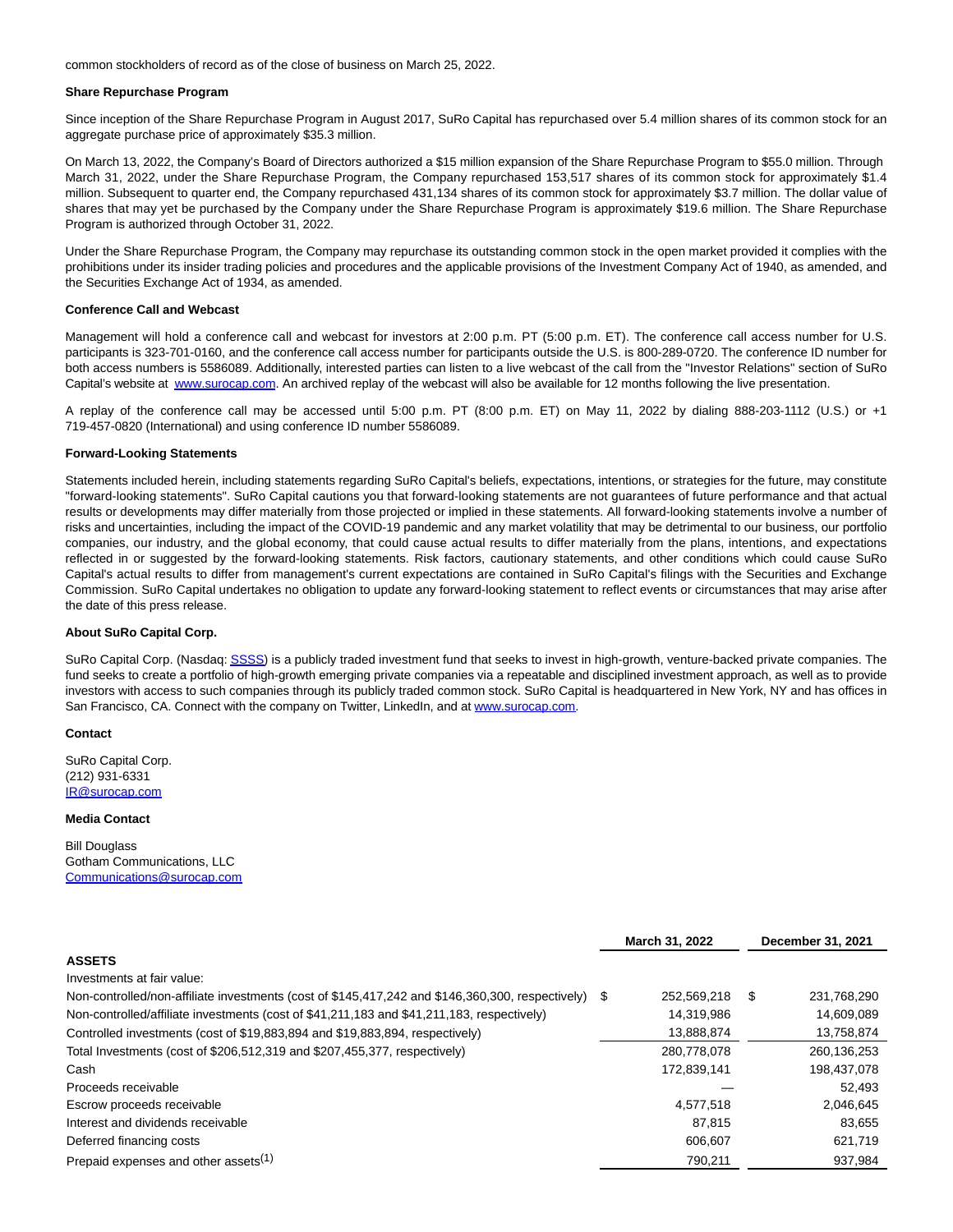| <b>Total Assets</b>                                                                                                                  | 459,679,370    |     | 462,315,827    |
|--------------------------------------------------------------------------------------------------------------------------------------|----------------|-----|----------------|
| <b>LIABILITIES</b>                                                                                                                   |                |     |                |
| Accounts payable and accrued expenses <sup>(1)</sup>                                                                                 | 1,649,388      |     | 875,047        |
| Accrued interest payable                                                                                                             |                |     | 175,000        |
| Dividends payable                                                                                                                    | 3,751,013      |     | 23,390,048     |
| Payable for securities purchased                                                                                                     | 460,048        |     |                |
| 6.00% Notes due December 30, 2026 <sup>(2)</sup>                                                                                     | 73,117,394     |     | 73,029,108     |
| <b>Total Liabilities</b>                                                                                                             | 78,977,843     |     | 97,469,203     |
| <b>Net Assets</b>                                                                                                                    | 380,701,527    | \$  | 364,846,624    |
| <b>NET ASSETS</b>                                                                                                                    |                |     |                |
| Common stock, par value \$0.01 per share (100,000,000 authorized; 31,164,443 and<br>31,118,556 issued and outstanding, respectively) | \$<br>311,644  | -\$ | 311,185        |
| Paid-in capital in excess of par                                                                                                     | 348,919,222    |     | 350,079,409    |
| Accumulated net investment loss                                                                                                      | (54, 349, 302) |     | (50, 124, 597) |
| Accumulated net realized gain on investments, net of distributions                                                                   | 11,554,193     |     | 11,899,742     |
| Accumulated net unrealized appreciation of investments                                                                               | 74,265,770     |     | 52,680,885     |
| <b>Net Assets</b>                                                                                                                    | 380,701,527    | \$  | 364,846,624    |
| <b>Net Asset Value Per Share</b>                                                                                                     | 12.22          |     | 11.72          |

(1) This balance includes a right of use asset and corresponding operating lease liability, respectively.

\_\_\_\_\_\_\_\_\_\_\_\_\_\_\_\_\_\_\_\_\_\_\_\_\_\_\_\_\_\_\_\_\_\_\_\_\_\_\_\_\_\_\_\_\_\_\_\_\_\_

(2) As of March 31, 2022, the 6.00% Notes due December 30, 2026 (effective interest rate of 6.53%) had a face value \$75,000,000. As of December 31, 2021, the 6.00% Notes due December 30, 2026 (effective interest rate of 6.13%) had a face value \$75,000,000.

|                                                                         | Three Months Ended March 31, |    |               |  |
|-------------------------------------------------------------------------|------------------------------|----|---------------|--|
|                                                                         | 2022                         |    | 2021          |  |
| <b>INVESTMENT INCOME</b>                                                |                              |    |               |  |
| Non-controlled/non-affiliate investments:                               |                              |    |               |  |
| Interest income                                                         | \$<br>162,455                | S  | 166,845       |  |
| Dividend income                                                         | 130,645                      |    | 21,875        |  |
| Non-controlled/affiliate investments:                                   |                              |    |               |  |
| Dividend income                                                         |                              |    | 102,632       |  |
| Controlled investments:                                                 |                              |    |               |  |
| Interest income                                                         | 290,000                      |    |               |  |
| <b>Total Investment Income</b>                                          | 583,100                      |    | 291,352       |  |
| <b>OPERATING EXPENSES</b>                                               |                              |    |               |  |
| Compensation expense                                                    | 1,860,702                    |    | 1,293,310     |  |
| Directors' fees                                                         | 160,565                      |    | 111,250       |  |
| Professional fees                                                       | 1,272,713                    |    | 973,159       |  |
| Interest expense                                                        | 1,200,786                    |    | 504,793       |  |
| Income tax expense                                                      | 2,050                        |    | 2,025         |  |
| Other expenses                                                          | 310,989                      |    | 241,133       |  |
| <b>Total Operating Expenses</b>                                         | 4,807,805                    |    | 3,125,670     |  |
| <b>Net Investment Loss</b>                                              | (4,224,705)                  |    | (2,834,318)   |  |
| <b>Realized Gain on Investments:</b>                                    |                              |    |               |  |
| Non-controlled/non-affiliated investments                               | 3,096,275                    |    | 112, 152, 518 |  |
| <b>Net Realized Gain on Investments</b>                                 | 3,096,275                    |    | 112, 152, 518 |  |
| <b>Change in Unrealized Appreciation/(Depreciation) of Investments:</b> |                              |    |               |  |
| Non-controlled/non-affiliated investments                               | 21,743,987                   |    | (3,265,307)   |  |
| Non-controlled/affiliate investments                                    | (289, 102)                   |    | 1,844,470     |  |
| Controlled investments                                                  | 130,000                      |    | 105,000       |  |
| Net Change in Unrealized Appreciation/(Depreciation) of Investments     | 21,584,885                   |    | (1,315,837)   |  |
| Net Change in Net Assets Resulting from Operations                      | 20,456,455                   | \$ | 108,002,363   |  |
| Net Change in Net Assets Resulting from Operations per Common Share:    |                              |    |               |  |
| <b>Basic</b>                                                            | \$<br>0.66                   | \$ | 5.27          |  |
| Diluted <sup>(1)</sup>                                                  | \$<br>0.66                   | \$ | 4.50          |  |

**Weighted-Average Common Shares Outstanding**